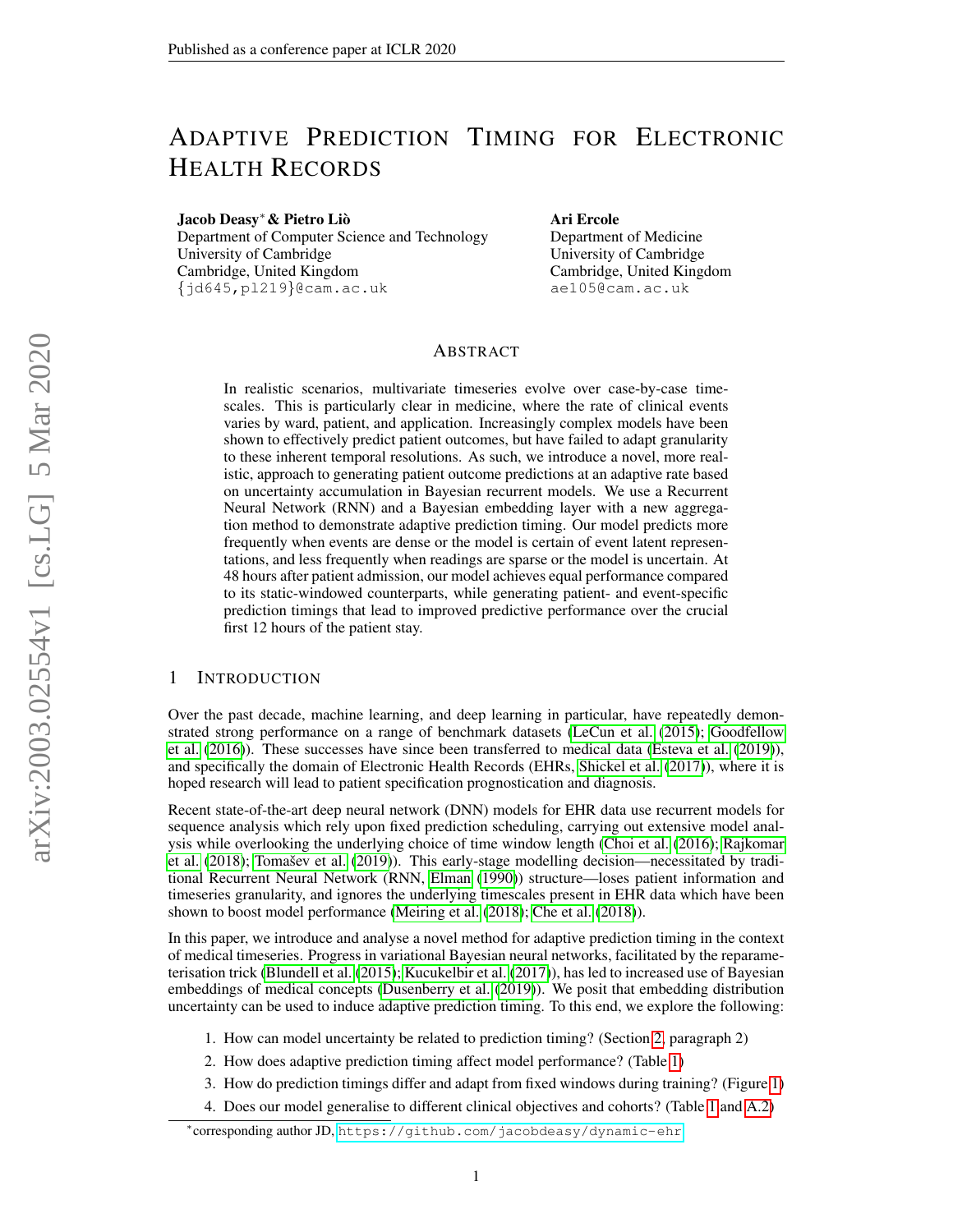Contributions We draw several significant conclusions from sequence modelling on the MIMIC-III [\(Johnson et al.](#page-4-9) [\(2016\)](#page-4-9)) and the e-ICU [\(Pollard et al.](#page-5-4) [\(2018\)](#page-5-4), Section [A.2\)](#page-6-0) datasets. We find that certainty rather than uncertainty, quantified by the precision of embedding distributions in a variational embedding layer, generates a natural measure of when to predict. In particular, we find that using the cumulative precision of embedding distributions encourages models to predict frequently when event sampling is dense and/or familiar to the model, and delays prediction when the model is uncertain about recent events—a more realistic approach to prediction timing. We demonstrate that the benefits of this model formulation do not impact negatively on final model performance. Finally, we highlight how adaptive prediction timing evolves over training to better utilise time periods of frequent events and produce correct predictions earlier in the patient stay.

# <span id="page-1-0"></span>2 BACKGROUND

Adaptive prediction timing Recent, highly-cited, outcome prediction models for EHR timeseries [\(Rajkomar et al.](#page-5-1)  $(2018)$ ; Tomašev et al.  $(2019)$ ) have paid little attention to prediction timing, relegating window choice to the supplementary material, and omitting the question '*When* is a good time to update model predictions?' from the line of enquiry. This approach contradicts evidence that modelling patient outcomes dynamically over time is beneficial [\(Meiring et al.](#page-5-3) [\(2018\)](#page-5-3); [Deasy](#page-4-10) [et al.](#page-4-10) [\(2019\)](#page-4-10)), and overlooks literature on adaptive computation for RNNs [\(Graves](#page-4-11) [\(2016\)](#page-4-11)). A few efforts to overcome irregular sampling have been made by learning interpolants and decay rates for individual variables across fixed time periods [\(Che et al.](#page-4-5)  $(2018)$ ; [Shukla & Marlin](#page-5-5)  $(2019)$ ), but these models still do not account for varying amounts of *information* lost at the point of aggregation. The authors of [Liu et al.](#page-5-6) [\(2019\)](#page-5-6) recently demonstrated that dynamic prediction, with a patient-specific temporal resolution found by classical min-max optimisation, outperforms the previous one-sizefits-all approach despite maintaining fixed windows. In this paper, we go further by arguing that the patient timeseries is, in fact, an *information series* and it is more appropriate to evenly spread events based on model certainty. Our approach not only generates individualised prediction timing, but also *event-specific* prediction timing—crucial in the highly heterogeneous and patient-specific environment of the hospital and the real world.

Embedding precision In a Bayesian RNN, the variational inference approach to learning the weights w of the approximate model  $q(w|\theta)$ , dictates the use of factorised weight posteriors  $q(\bm{w}|\bm{\theta}) = \prod_i q(\bm{w}_i|\bm{\theta}_i)$ . When the  $\bm{w}_i$  follow a multivariate Gaussian distribution, with learnable mean vector  $\mu$  and diagonal covariance matrix  $\Sigma$ , we have

$$
\mathbf{w} \sim \mathcal{N}(\boldsymbol{\mu}, \boldsymbol{\Sigma}) \implies \mathbf{w} \sim \mathcal{N}(\boldsymbol{\mu}, \boldsymbol{\Phi}^{-1}), \tag{1}
$$

where we drop the index for ease of notation and note that  $\Phi$ , the inverse of the covariance matrix  $\Sigma$ , is the precision matrix of the multivariate normal. The precision of each embedding distribution is, therefore, defined by

$$
Precision(w) = det(\Phi) = \prod_{j} \Sigma_{jj}^{-2},
$$
\n(2)

and is as a measure of model certainty [\(DeGroot](#page-4-12) [\(2005\)](#page-4-12)).

## 3 ADAPTIVE PREDICTION TIMING

Clinical objectives We analyse the performance of a novel recurrent model on in-hospital mortality and long length of stay (defined as greater than 7 days, [Rajkomar et al.](#page-5-1) [\(2018\)](#page-5-1)) prediction, both at 48 hours after admission. Dynamic mortality risk estimation helps summarise the patient state, predict patient trajectory, and is the subject of multiple clinical severity scores [\(Rapsang &](#page-5-7) [Shyam](#page-5-7) [\(2014\)](#page-5-7)). Equally, long length of stay estimation enables ward management planning and resource allocation across the hospital. We employ the MIMIC-III database [\(Johnson et al.](#page-4-9) [\(2016\)](#page-4-9)), an EHR dataset collected from 46,520 patients admitted to intensive care units (ICUs) at Beth Israel Deaconess Medical Center. We embed all chart, lab, and output events as described in [Deasy et al.](#page-4-10) [\(2019\)](#page-4-10), utilise our adaptive prediction timing aggregation step, feed the output to a layer-normalised LSTM [\(Ba et al.](#page-4-13) [\(2016\)](#page-4-13); [Hochreiter & Schmidhuber](#page-4-14) [\(1997\)](#page-4-14)), and perform an affine transformation before a sigmoid output activation.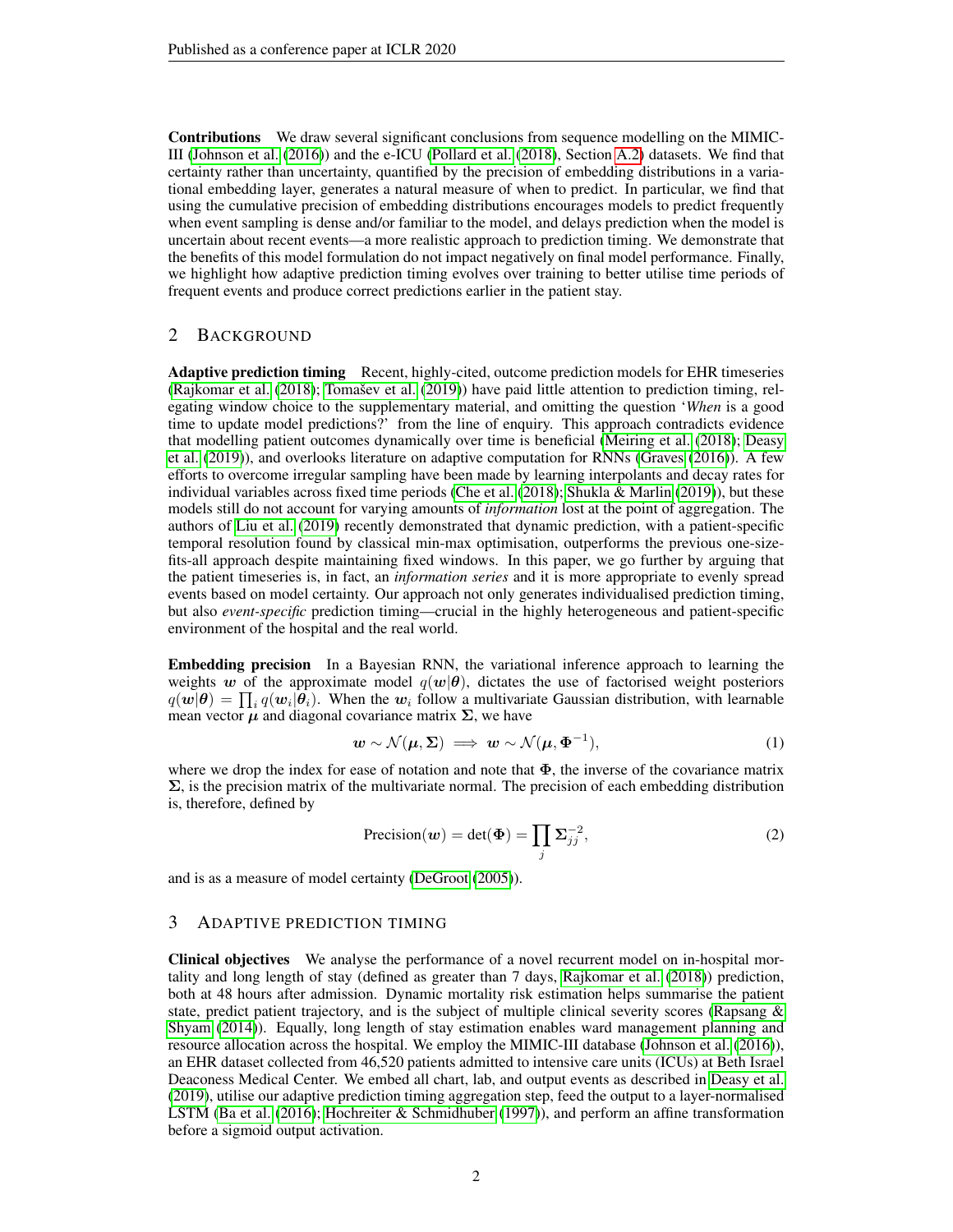| <b>TASK</b>         | <b>METRIC</b> | <b>VALIDATION</b>     | <b>TEST</b>           |
|---------------------|---------------|-----------------------|-----------------------|
|                     |               |                       |                       |
| Mortality           | <b>AUPRC</b>  | $0.576 \ (\pm 0.013)$ | $0.556 \ (\pm 0.011)$ |
|                     | <b>AUROC</b>  | $0.897 \ (\pm 0.003)$ | $0.879 \ (\pm 0.004)$ |
|                     | <b>MCC</b>    | $0.510 \ (\pm 0.011)$ | $0.496 \ (\pm 0.012)$ |
| Long length of stay | <b>AUPRC</b>  | $0.614 \ (\pm 0.008)$ | $0.566 \ (\pm 0.009)$ |
|                     | <b>AUROC</b>  | $0.834 \ (\pm 0.004)$ | $0.830 \ (\pm 0.004)$ |
|                     | MCC           | $0.494 \ (\pm 0.009)$ | $0.465 \ (\pm 0.009)$ |

<span id="page-2-0"></span>Table 1: Mean (and standard deviation) of metrics for the adaptive prediction timing model on the binary mortality and long length of stay tasks—max MCC over 100 thresholds is reported. Our model displays strong predictive performance, with robust generalisation to the held-out test set.

**Method** For a given patient sequence, comprised of time points and events  $\{t_i, x_i\}_{0 \leq i \leq n}$ , instead of aggregating events into fixed time intervals, we first sample the corresponding sequence of event embedding distributions to obtain the sequence  $\{w_i\}_{0 \leq i \leq n}$ . To separate these samples into intervals, we then use the embedding distributions to generate a corresponding cumulative precision sequence

$$
\boldsymbol{p}_k^* = \sum_{i=0}^k \boldsymbol{p}_i = \sum_{i=0}^k \left( \prod_j (\boldsymbol{\Sigma}_i)_{jj}^{-2} \right), \tag{3}
$$

and separate this sequence into *equi-precise* aggregation windows which evolve as embedding distributions are refined by training. At no point does our model make use of event timestamps. We implement this in a vectorised manner to handle batches of size greater than one.

Our models were trained by minimising the Kullback-Leibler (KL) divergence between the approximate posterior and the actual, intractable, posterior via the reparameterisation trick. Equivalent to minimising an expectation over the negative log-likelihood term plus a KL regularisation term

$$
\mathcal{L}(\boldsymbol{\theta}) = \text{KL}[q(\boldsymbol{w}|\boldsymbol{\theta}) \parallel p(\boldsymbol{w}|\boldsymbol{y}, \boldsymbol{X})] \tag{4}
$$

$$
\propto \text{KL}[q(\boldsymbol{w}|\boldsymbol{\theta}) \parallel p(\boldsymbol{w})] - \mathbb{E}_q[\ln p(\boldsymbol{y}|\boldsymbol{X}, \boldsymbol{w})]. \tag{5}
$$

#### 4 EXPERIMENTS

Clinical tasks For our clinical tasks, to assess predictive performance, we measure area under the precision-recall curve (AUPRC), area under the receiver operating characteristic curve (AU-ROC), and, as there is a strong class imbalance (see Table [A.1\)](#page-2-0), Matthews Correlation Coefficient (MCC). Table [1](#page-2-0) shows the mean and standard deviation of the metrics at 48 hours after admission. Throughout, we re-sample the embedding layer of the variational models 100 times and bootstrapped ensembles of 10 deterministic models with 1000 re-samples to generate error measurements. Despite the underlying change in aggregation mechanism, the final performance of our model is very strong, inline with the literature [\(Dusenberry et al.](#page-4-8) [\(2019\)](#page-4-8)), and the predictions are well-calibrated (see Figure [A.1\)](#page-3-0), demonstrating strong performance on both clinical tasks. We also verify model generalisation for both tasks on the eICU dataset [\(Pollard et al.](#page-5-4) [\(2018\)](#page-5-4)) in Table [A.2.](#page-3-1)

Model variants We assess our model against a range of differing models in Table [2.](#page-3-1) We name these models based on whether their embedding layer is deterministic or Bayesian, and whether their prediction timings are based on fixed timing (no prefix), fixed event count (#), or fixed cumulative precision  $(p^*)$ . We include a model which aggregates by event count, to isolate the effect of our model's adaptation, and conclude it has a marginally negative effect on generalisation, which must be weighed against the advantages of improved temporal resolution during eventful periods.

Early predictive power In Figure [1,](#page-3-0) we compare mortality risk prediction of the static model with our adaptive model for a patient who went on to die in hospital. The more fine-grained prediction timings learnt by the variational model, displayed in Figure [1-](#page-3-0)left, led to earlier prediction of mortality compared to the static model in Figure [1-](#page-3-0)right due to patient-specific segmentation of the timeseries. As most patients in the ICU have many additional readings taken in the first hours of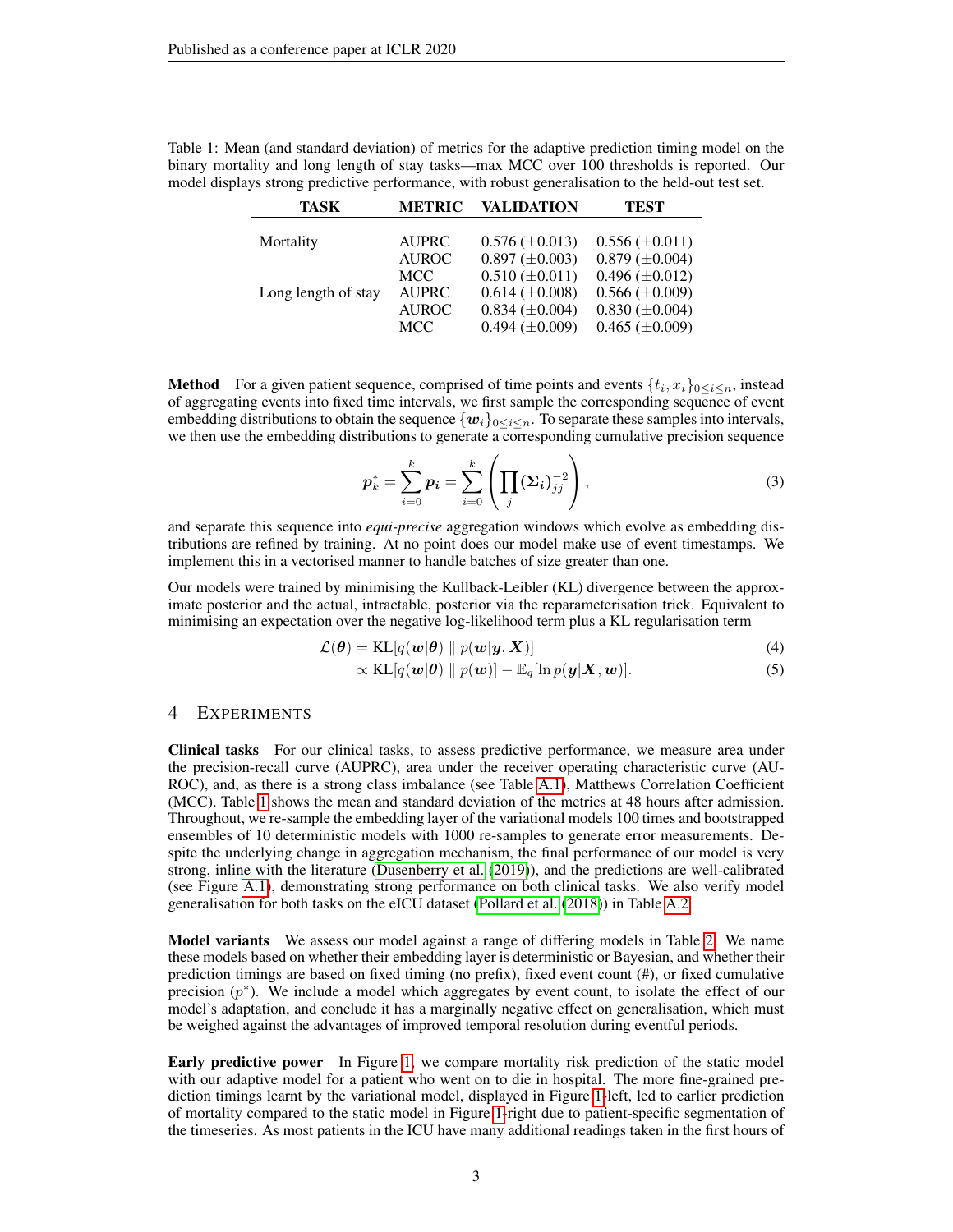| <b>MODEL</b>         | <b>VAL. AUPRC</b>     | <b>VAL AUROC</b>      | <b>TEST AUPRC</b>     | <b>TEST AUROC</b>     |
|----------------------|-----------------------|-----------------------|-----------------------|-----------------------|
|                      |                       |                       |                       |                       |
| Deterministic LSTM   | $0.592 \ (\pm 0.010)$ | $0.887 \ (\pm 0.008)$ | $0.595 \ (\pm 0.012)$ | $0.889 \ (\pm 0.006)$ |
| Deterministic #-LSTM | $0.602 \ (\pm 0.012)$ | $0.883 \ (\pm 0.006)$ | $0.578 \ (\pm 0.011)$ | $0.883 \ (\pm 0.005)$ |
| Bayesian LSTM        | $0.574 \ (\pm 0.013)$ | $0.886 \ (\pm 0.004)$ | $0.571 \ (\pm 0.012)$ | $0.883 \ (\pm 0.004)$ |
| Bayesian #-LSTM      | $0.582 \ (\pm 0.011)$ | $0.889 \ (\pm 0.004)$ | $0.573 \ (\pm 0.013)$ | $0.881 \ (\pm 0.004)$ |
| Bayesian $p^*$ -LSTM | $0.576 \ (\pm 0.013)$ | $0.897 \ (\pm 0.003)$ | $0.556 \ (\pm 0.011)$ | $0.879 \ (\pm 0.004)$ |

<span id="page-3-1"></span>Table 2: Performance comparison between different model variants for the binary mortality prediction tasks on the MIMIC-III dataset.



<span id="page-3-0"></span>Figure 1: Left–Mortality probability evolving through training for a patient that went on to die. Right–The adaptive timing model predicts mortality earlier than the static window model.

their stay (e.g. admission information and medical history), which clinicians use to more frequently update their opinion of the patient state, this is a more realistic approach to outcome prediction.

**Prediction timing evolution** In Figure [2,](#page-3-2) we demonstrate the evolution of prediction timing for a different patient. In Figure [2-](#page-3-2)right, the prediction timing distribution can be seen to focus on a particularly event-dense period for this patient as it learns to be more certain about the embedding distributions of particular clinical events. This suggests our model would adapt well to more extreme shifts in granularity such as stays which include either surgical or emergency interventions.



<span id="page-3-2"></span>Figure 2: Example of how the timing of model predictions coalesce through training for a patient with frequent event recordings towards the end of their stay.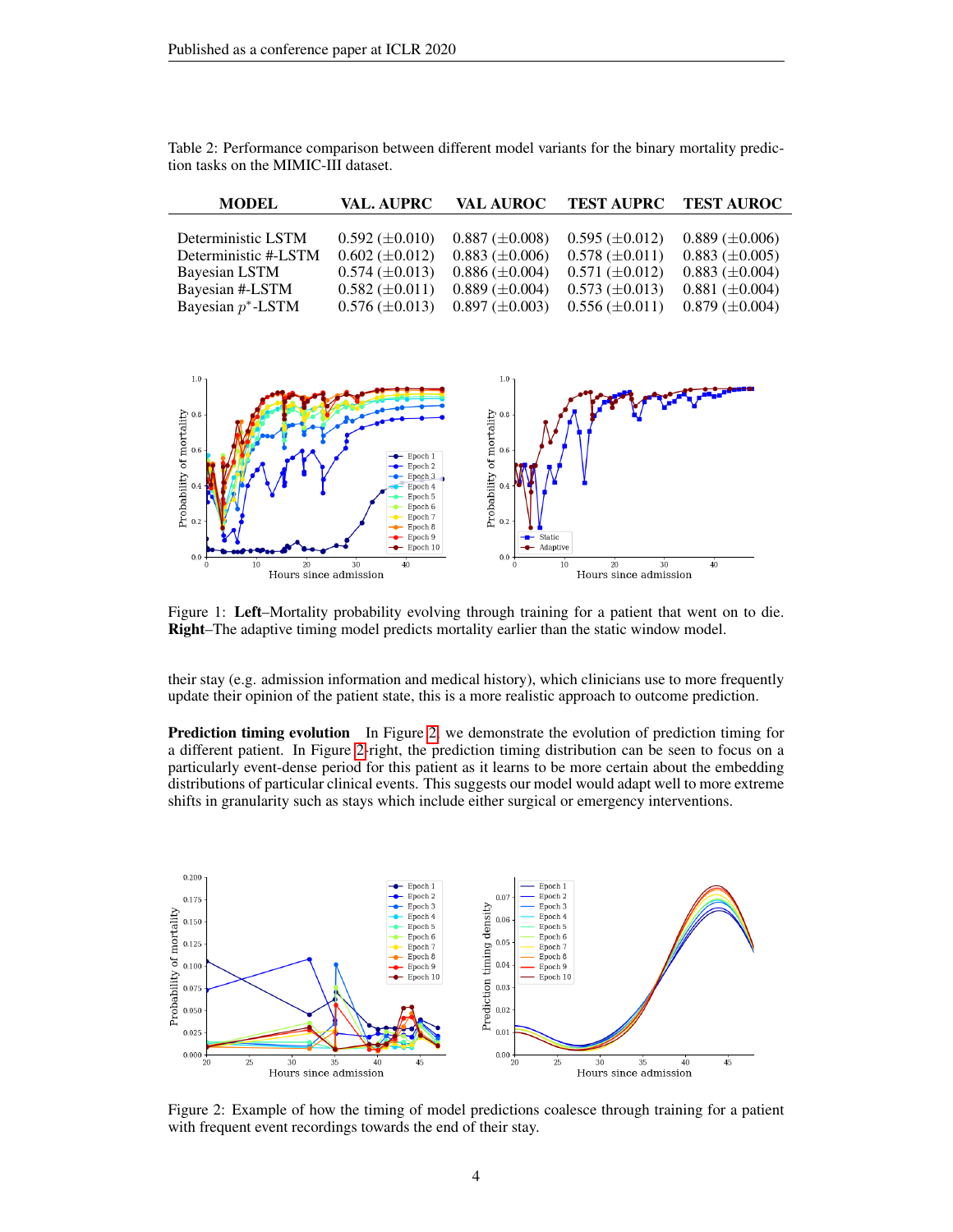#### **REFERENCES**

- <span id="page-4-13"></span>Jimmy Lei Ba, Jamie Ryan Kiros, and Geoffrey E Hinton. Layer normalization. *arXiv preprint arXiv:1607.06450*, 2016.
- <span id="page-4-6"></span>Charles Blundell, Julien Cornebise, Koray Kavukcuoglu, and Daan Wierstra. Weight uncertainty in neural networks. *arXiv preprint arXiv:1505.05424*, 2015.
- <span id="page-4-5"></span>Zhengping Che, Sanjay Purushotham, Kyunghyun Cho, David Sontag, and Yan Liu. Recurrent neural networks for multivariate time series with missing values. *Scientific reports*, 8(1):6085, 2018.
- <span id="page-4-3"></span>Edward Choi, Mohammad Taha Bahadori, Jimeng Sun, Joshua Kulas, Andy Schuetz, and Walter Stewart. Retain: An interpretable predictive model for healthcare using reverse time attention mechanism. In *Advances in Neural Information Processing Systems*, pp. 3504–3512, 2016.
- <span id="page-4-10"></span>Jacob Deasy, Pietro Lio, and Ari Ercole. Dynamic survival prediction in intensive care units from ` heterogeneous time series without the need for variable selection or pre-processing. *arXiv preprint arXiv:1909.07214*, 2019.
- <span id="page-4-12"></span>Morris H DeGroot. *Optimal statistical decisions*, volume 82. John Wiley & Sons, 2005.
- <span id="page-4-8"></span>Michael W Dusenberry, Dustin Tran, Edward Choi, Jonas Kemp, Jeremy Nixon, Ghassen Jerfel, Katherine Heller, and Andrew M Dai. Analyzing the role of model uncertainty for electronic health records. *arXiv preprint arXiv:1906.03842*, 2019.
- <span id="page-4-4"></span>Jeffrey L Elman. Finding structure in time. *Cognitive science*, 14(2):179–211, 1990.
- <span id="page-4-2"></span>Andre Esteva, Alexandre Robicquet, Bharath Ramsundar, Volodymyr Kuleshov, Mark DePristo, Katherine Chou, Claire Cui, Greg Corrado, Sebastian Thrun, and Jeff Dean. A guide to deep learning in healthcare. *Nature medicine*, 25(1):24, 2019.
- <span id="page-4-15"></span>Xavier Glorot and Yoshua Bengio. Understanding the difficulty of training deep feedforward neural networks. In *Proceedings of the thirteenth international conference on artificial intelligence and statistics*, pp. 249–256, 2010.
- <span id="page-4-1"></span>Ian Goodfellow, Yoshua Bengio, Aaron Courville, and Yoshua Bengio. *Deep learning*, volume 1. MIT Press, 2016.
- <span id="page-4-11"></span>Alex Graves. Adaptive computation time for recurrent neural networks. *arXiv preprint arXiv:1603.08983*, 2016.
- <span id="page-4-14"></span>Sepp Hochreiter and Jürgen Schmidhuber. Long short-term memory. Neural computation, 9(8): 1735–1780, 1997.
- <span id="page-4-9"></span>Alistair EW Johnson, Tom J Pollard, Lu Shen, H Lehman Li-wei, Mengling Feng, Mohammad Ghassemi, Benjamin Moody, Peter Szolovits, Leo Anthony Celi, and Roger G Mark. Mimic-iii, a freely accessible critical care database. *Scientific data*, 3:160035, 2016.
- <span id="page-4-16"></span>Rafal Jozefowicz, Wojciech Zaremba, and Ilya Sutskever. An empirical exploration of recurrent network architectures. In *International conference on machine learning*, pp. 2342–2350, 2015.
- <span id="page-4-18"></span>Diederik P Kingma and Jimmy Ba. Adam: A method for stochastic optimization. *arXiv preprint arXiv:1412.6980*, 2014.
- <span id="page-4-7"></span>Alp Kucukelbir, Dustin Tran, Rajesh Ranganath, Andrew Gelman, and David M Blei. Automatic differentiation variational inference. *The Journal of Machine Learning Research*, 18(1):430–474, 2017.
- <span id="page-4-0"></span>Yann LeCun, Yoshua Bengio, and Geoffrey Hinton. Deep learning. *nature*, 521(7553):436, 2015.
- <span id="page-4-17"></span>Lisha Li, Kevin Jamieson, Giulia DeSalvo, Afshin Rostamizadeh, and Ameet Talwalkar. Hyperband: A novel bandit-based approach to hyperparameter optimization. *The Journal of Machine Learning Research*, 18(1):6765–6816, 2017.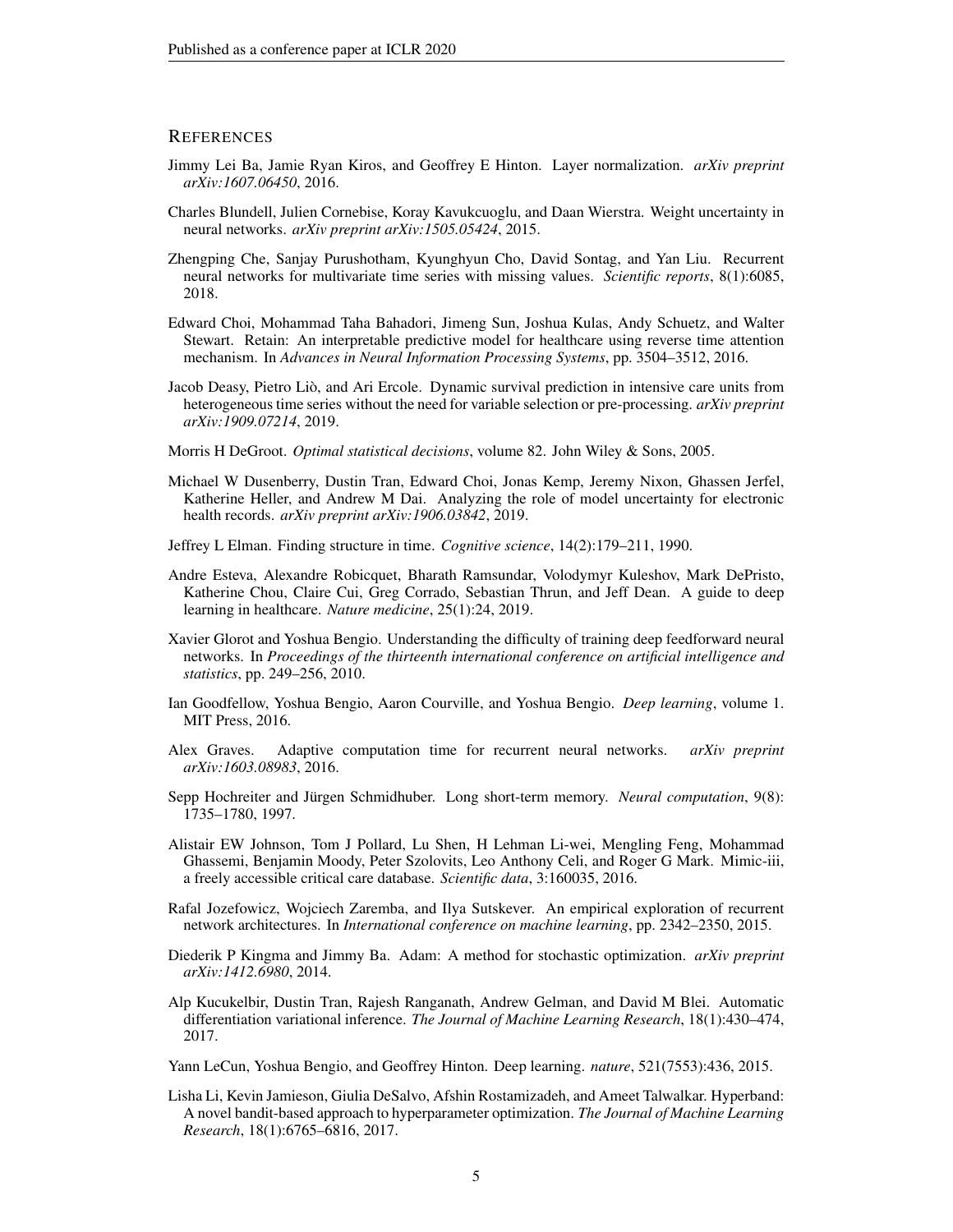- <span id="page-5-6"></span>Luchen Liu, Haoran Li, Zhiting Hu, Haoran Shi, Zichang Wang, Jian Tang, and Ming Zhang. Learning hierarchical representations of electronic health records for clinical outcome prediction. *arXiv preprint arXiv:1903.08652*, 2019.
- <span id="page-5-3"></span>Christopher Meiring, Abhishek Dixit, Steve Harris, Niall S MacCallum, David A Brealey, Peter J Watkinson, Andrew Jones, Simon Ashworth, Richard Beale, Stephen J Brett, et al. Optimal intensive care outcome prediction over time using machine learning. *PloS one*, 13(11):e0206862, 2018.
- <span id="page-5-4"></span>Tom J Pollard, Alistair EW Johnson, Jesse D Raffa, Leo A Celi, Roger G Mark, and Omar Badawi. The eicu collaborative research database, a freely available multi-center database for critical care research. *Scientific data*, 5, 2018.
- <span id="page-5-1"></span>Alvin Rajkomar, Eyal Oren, Kai Chen, Andrew M Dai, Nissan Hajaj, Michaela Hardt, Peter J Liu, Xiaobing Liu, Jake Marcus, Mimi Sun, et al. Scalable and accurate deep learning with electronic health records. *NPJ Digital Medicine*, 1(1):18, 2018.
- <span id="page-5-7"></span>Amy Grace Rapsang and Devajit C Shyam. Scoring systems in the intensive care unit: a compendium. *Indian journal of critical care medicine: peer-reviewed, official publication of Indian Society of Critical Care Medicine*, 18(4):220, 2014.
- <span id="page-5-0"></span>Benjamin Shickel, Patrick James Tighe, Azra Bihorac, and Parisa Rashidi. Deep ehr: a survey of recent advances in deep learning techniques for electronic health record (ehr) analysis. *IEEE journal of biomedical and health informatics*, 22(5):1589–1604, 2017.
- <span id="page-5-5"></span>Satya Narayan Shukla and Benjamin M Marlin. Interpolation-prediction networks for irregularly sampled time series. *arXiv preprint arXiv:1909.07782*, 2019.
- <span id="page-5-2"></span>Nenad Tomašev, Xavier Glorot, Jack W Rae, Michal Zielinski, Harry Askham, Andre Saraiva, Anne Mottram, Clemens Meyer, Suman Ravuri, Ivan Protsyuk, et al. A clinically applicable approach to continuous prediction of future acute kidney injury. *Nature*, 572(7767):116–119, 2019.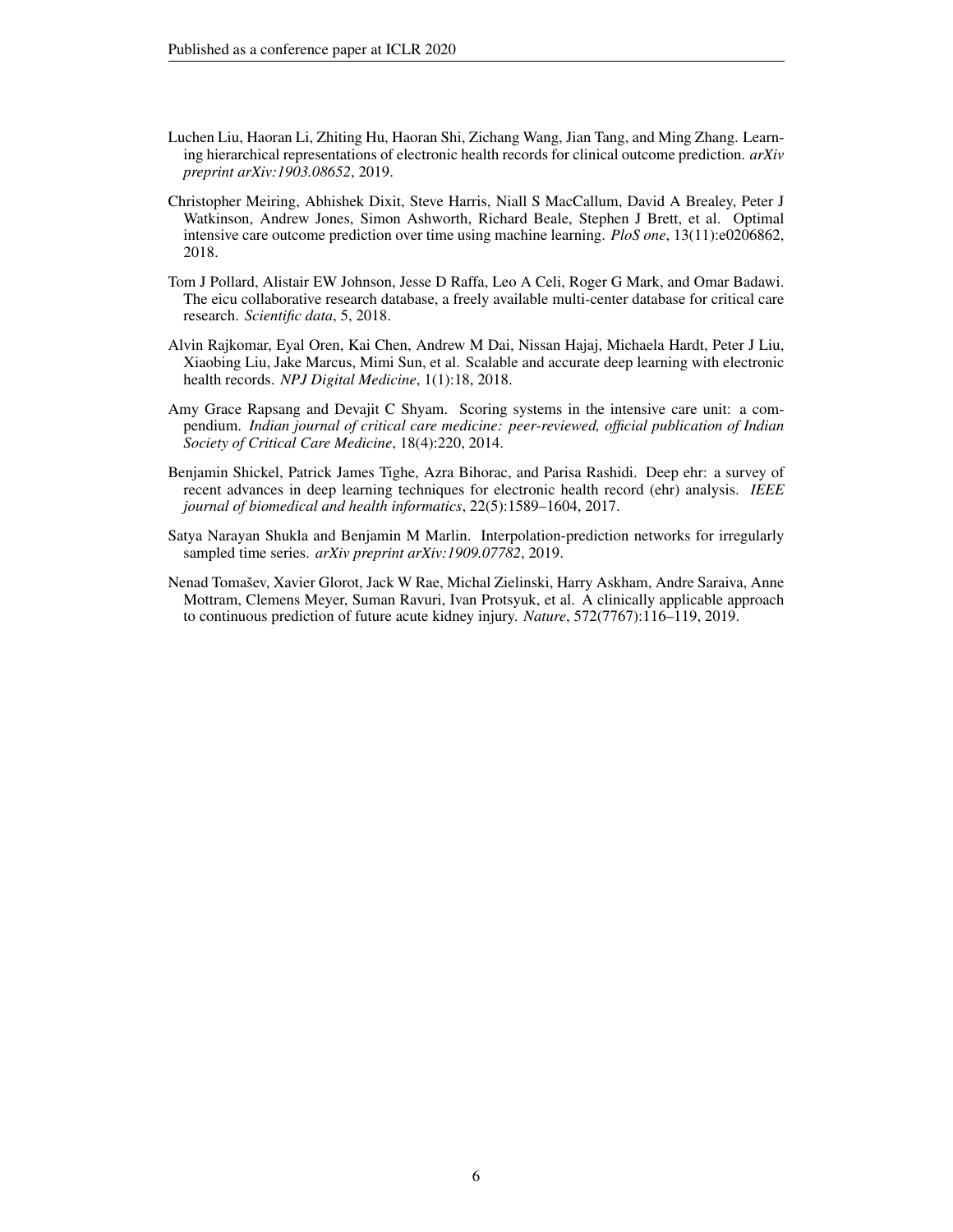# A APPENDIX

#### A.1 ADDITIONAL DATASET INFORMATION

After applying the pipeline described in [Deasy et al.](#page-4-10) [\(2019\)](#page-4-10), our subset of the MIMIC-III dataset contained 21,143 patient stays including the following demographic and outcome ratios.

| Table A.1: Dataset information. |                      |                          |                     |
|---------------------------------|----------------------|--------------------------|---------------------|
|                                 | <b>TRAIN</b> $(\% )$ | <b>VALIDATION</b> $(\%)$ | TEST(%)             |
|                                 |                      |                          |                     |
| Male                            | 9329/16913 (55.2%)   | $1140/2115(53.9\%)$      | $1162/2115(54.9\%)$ |
| In-hospital mortality           | 2237/16913 (13.2%)   | 280/2115 (13.2%)         | $280/2115(13.2\%)$  |
| Long length of stay             | 3698/16913 (21.9%)   | $512/2115(24.2\%)$       | $462/2115(21.8\%)$  |

# <span id="page-6-0"></span>A.2 EICU COLLABORATIVE RESEARCH DATABASE

As a proof of concept that our findings generalise, we also experiment with a small subset of the aperiodic vital sign readings in the eICU Collaborative Research Database (eICU) dataset [\(Pollard](#page-5-4) [et al.](#page-5-4) [\(2018\)](#page-5-4)), another publicly available EHR dataset. Results are displayed in Table [A.2.](#page-3-1)

Table A.2: Performance of the adaptive prediction timing model for the binary mortality and long length of stay tasks on the eICU dataset.

| TASK                | <b>METRIC</b> | <b>VALIDATION</b>     | <b>TEST</b>           |
|---------------------|---------------|-----------------------|-----------------------|
|                     |               |                       |                       |
| Mortality           | <b>AUPRC</b>  | $0.253 \ (\pm 0.012)$ | $0.244 \ (\pm 0.010)$ |
|                     | <b>AUROC</b>  | $0.705 \ (\pm 0.005)$ | $0.701 \ (\pm 0.006)$ |
| Long length of stay | <b>AUPRC</b>  | $0.217 \ (\pm 0.010)$ | $0.205 \ (\pm 0.012)$ |
|                     | <b>AUROC</b>  | $0.610 \ (\pm 0.005)$ | $0.600 \ (\pm 0.007)$ |

A.3 MODEL CALIBRATION



Figure A.1: Model calibration curves.